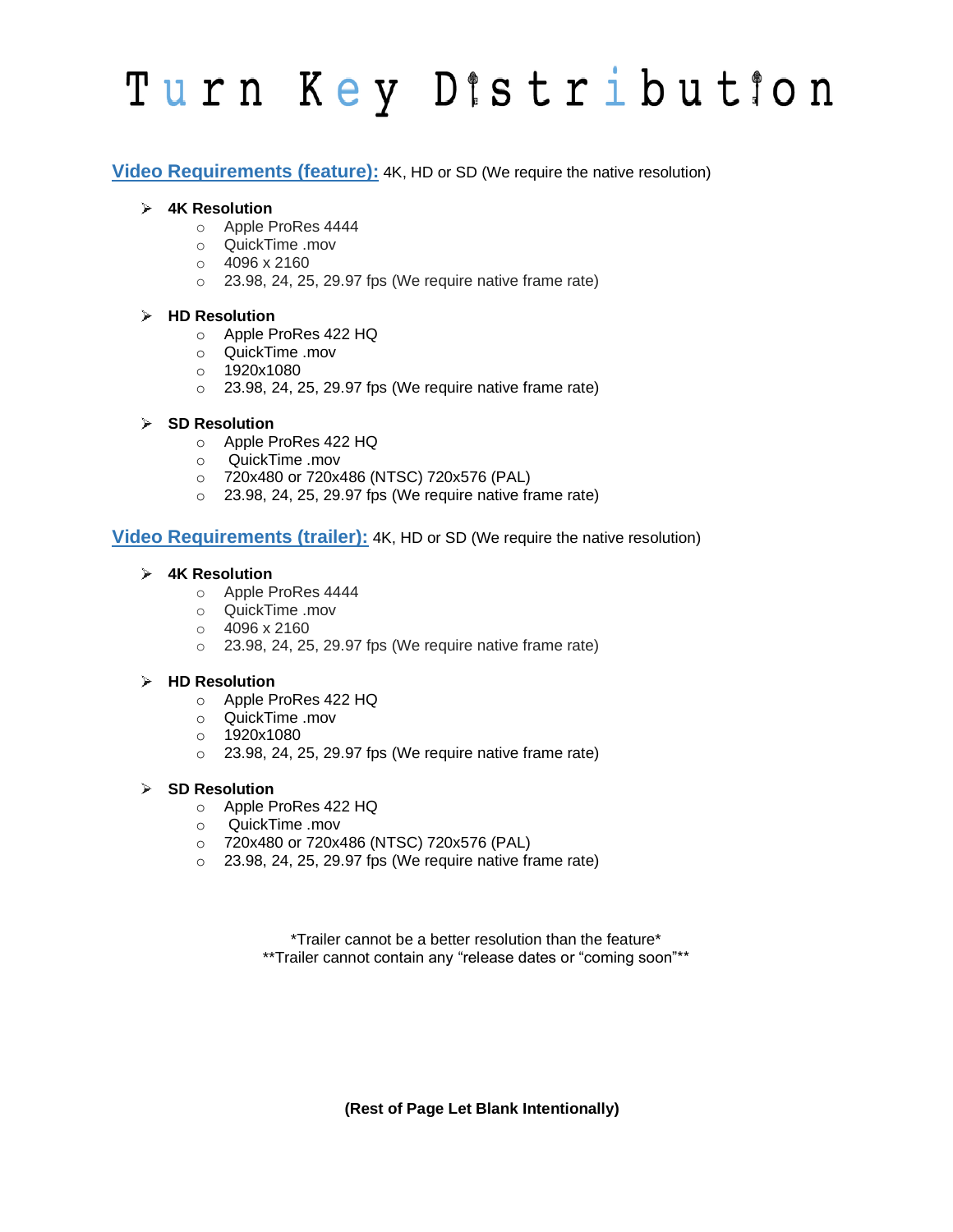**Audio Requirements:** We can deliver files only with the following audio configurations:

- **1.0 Mono Audio**: (deliverable, but only if confirmed as best source available)
	- 1. All audio
	- 2. All audio (if two identical channels, file is "Dual Mono")
- **2.0 Stereo**: (deliverable)
	- 1. Left Channel
	- 2. Right Channel
- **5.1 Surround**: (preferred)
	- 1. Left Front
	- 2. Right Front
	- 3. Center (dialogue)
	- 4. LFE (bass/subwoofer)
	- 5. Left Surround
	- 6. Right Surround
	- 7. Left Total (stereo)
	- 8. Right Total (stereo)

Content audio should be mixed so that peaks fall between -4 and -6 db, medium peaks and dialogue between -12 and -16 db. We are not permitted to deliver files if the audio peaks above 0 db.

**Timed – Text Requirements**: There are three main types of timed text assets that may be required for delivery:

## **Closed Captions:**

- Required for all English-language releases. Closed Captions serve to make a film watchable for the hearing-impaired. As such, they must transcribe all dialogue, sound effects, and major musical cues.
- Under certain circumstances, a foreign language film with English subtitles \*may\* be able to avoid the requirement, but we cannot guarantee this. SCC format preferred.

#### **Subtitles:**

• Subtitles are used for translating the spoken dialogue of a film from one language into another. They should cover all spoken dialogue, but not the additional caption elements. ITT format is preferred, as it stores screen positioning data, but other formats may also be acceptable.

## **Forced Narratives**

• Forced narratives can serve many purposes. They can translate onscreen text in a film whose dialogue has been translated via dub, or they can function as a subtitle if translation is only needed for parts of a film. If this information is burned into a video file, then the file is referred to as texted. If it is provided as a separate timed-text file, then the plain video is textless.